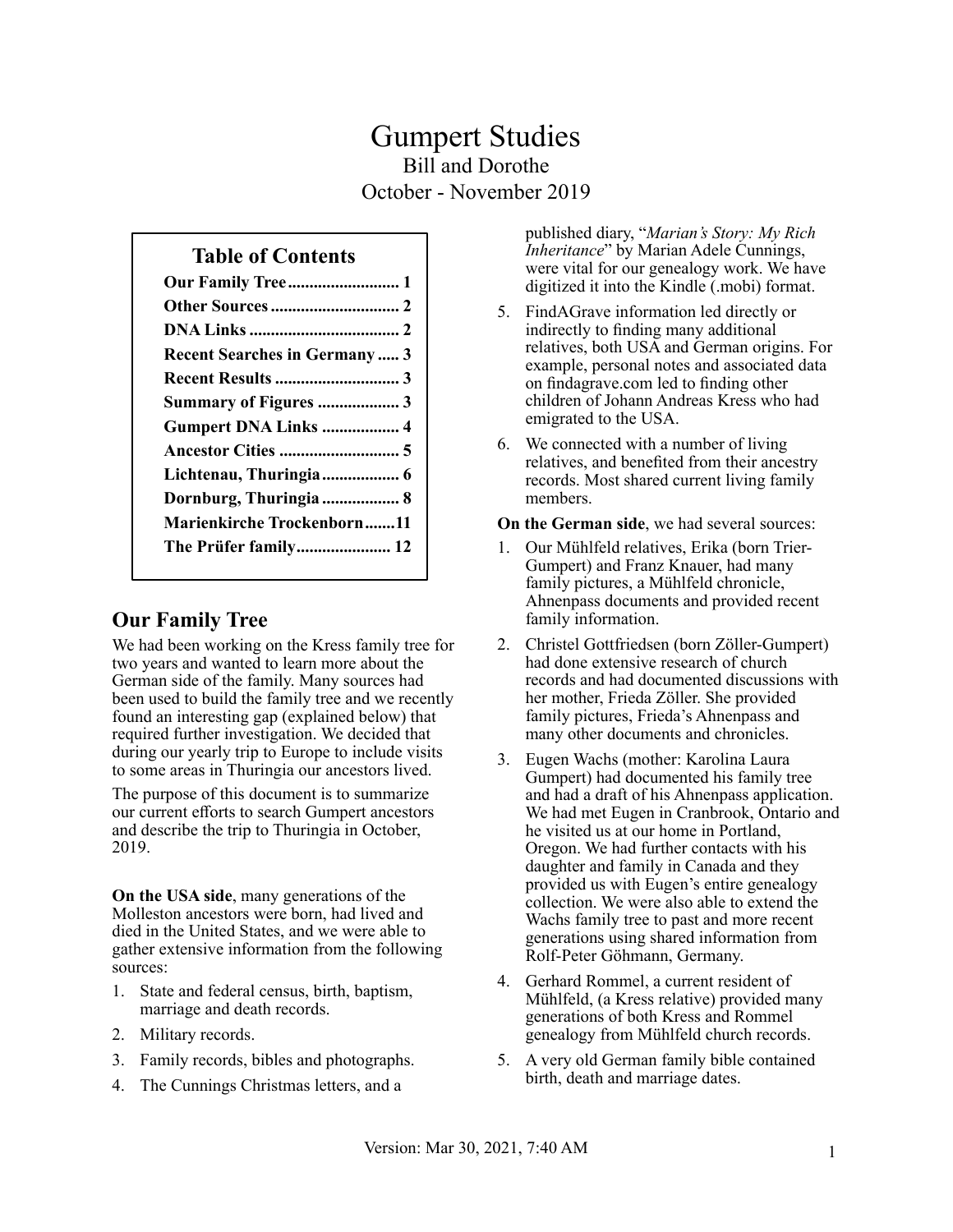- <span id="page-1-0"></span>6. A German genealogy site Christel Gottfriedsen directed us to, [http://](http://www.ortsfamilienbuecher.de) [www.ortsfamilienbuecher.de.](http://www.ortsfamilienbuecher.de)
- 7. Recent contacts with other families in Germany:
	- Dieter Kress and family provided a PDF of the Ahnenpass of his father, Alexander Kress which included Kress and Rommel ancestors in Mühlfeld.

In mid-November 2019 we sent our 23 page analysis of the Ahnenpass with links to other sources to Dieter and Veronika Kress for review.

Siegfried Krauss and family who we visited in Berkach in 2018 provided information about living family members.

While there are exceptions, German cemeteries recycle grave sites usually every 25 years so there is no FindAGrave analogy in Germany. Extensive ancestry information exists in Germany in church records that were not destroyed in the war, but while digitization of these records has begun, this data has not been available for the areas our ancestors lived.

#### **Other Sources**

We used many internet sources for our studies.

- The LDS FamilySearch people in Salt Lake City helped us start and their website continues to be a valuable resource. However, transferring information from their site is simple, but the information in FamilySearch is not always correct.
- We subscribe to the complete version of MyHeritage.com. While FamilySearch provides one tree containing everyone's contributions, MyHeritage has many trees, each contributed by a user, and evaluation of tree accuracy is important.
- Our Sun City Lincoln Hills Genealogy Club (https://lincolnhillsgenealogy.com/) subscribes to Ancestry.com, Newspapers.com and Fold3.com. Ancestry.com DNA is in the works.

## **DNA Links**

In mid-2019, we received autosomal DNA results from MyHeritage and uploaded the data to FamilyTreeDNA, and GEDMatch. We were surprised to find a number matches and proceeded to make contact with potential relatives.

Sometimes it worked, but often we received no

reply. We received the most results from MyHeritage and FamilyTreeDNA. GEDMatch was not so good, probably because only about 20% of testers will upload results to that site. In the future, we will extend our DNA testing and analysis to Ancestry.

DNA matches from the Russell, Reedy, Johnson, Gumpert and Waggoner families resulted in them sharing all Ancestry.com / MyHeritage.com information, including all their living relatives. Their trees reached far back, included living relatives, and many family connections were made.

Searching the name Gumpert on DNA sites resulted in identifying DNA matches with four Gumpert descendants (a fifth one implied from these). All of these were from persons in the USA.

These matches were between branches from

- 1. Johann Georg Gumpert, born in Lichtenau, Thuringia, Germany, in 1810 and
- 2. August Gumpert, born in Germany 1853 and died 1936 in the USA. From the 1880 US census of the August Gumpert family:
	- Resident: Ellsworth Village, Pierce County, Wisconsin.
	- Occupation: farmer.
	- Born: Prussia *(Prussia originated in 1525 and was abolished in 1871 when German states united to create the German Empire).*
	- Wife: Sarah, child: Clara.

From the ship manifest:

- August Gumpert arrived in the USA in 1872 on passenger ship S. S. Bremen, traveling from Bremen to New York, arrival 5 July 1872, age 18.
- His exact birthplace remains unknown.

Contacting one of these DNA matches, still with the family name of Gumpert, resulted in the sharing an extensive family tree of the USA descendants of August Gumpert (1853-1936).

An abbreviated Gumpert tree in Figure 1 shows these two branches linked by our DNA findings. It points out the gap in our tree, and identifies the area of further investigation – the children from Karl Gottlieb Gumpert and Eleonore Sophia Prüfer. This has turned out to be our most intriguing "Brick Wall."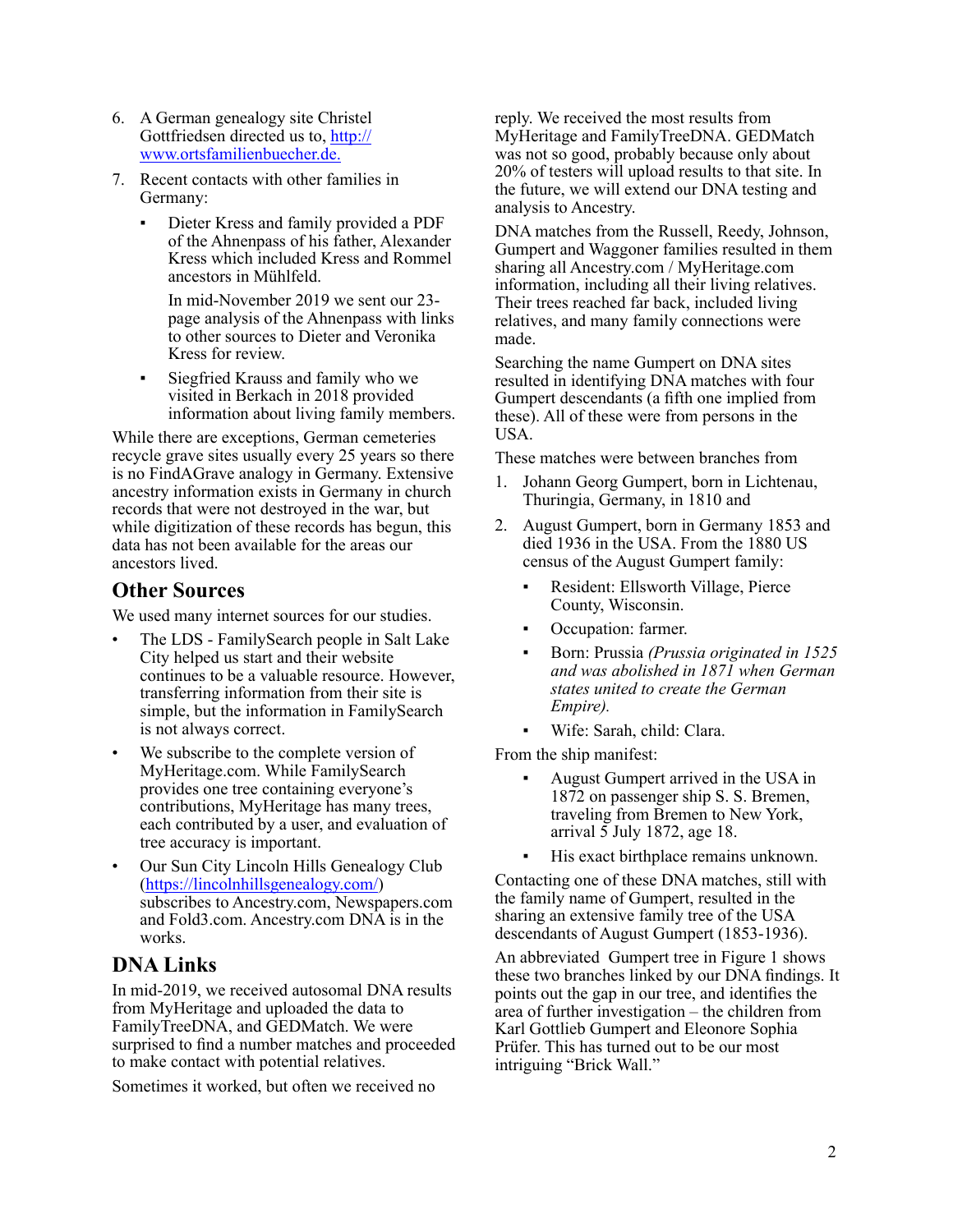### <span id="page-2-0"></span>**Recent Searches in Germany**

Christel Gottfriedsen provided contact information for Thorsten Müller who had access to Lichtenau church records. We contacted Thorsten, a resident of Trockenburn (a few kilometers from Lichtenau) by email (thorsten.h.mueller@t-online.de) several times, and in early October 2019 had a FaceTime video conference with him. We then scheduled a meeting at the Lichtenau church our ancestors attended.

On Tuesday, October 15, 2019, we met Thorsten Müller in Lichtenau. Ms. Müller, a Lichtenau resident (no relation to Thorsten), joined us and had keys to the church, and during our tour of the church, the city, and the cemetery we showed Thorsten Figure 1 and discussed the needed research.

As we had already found out from Christel Gottfriedsen, Thorsten confirmed that Karl Gottlieb Gumpert had seven children, all born in Lichtenau. He mentioned that many Gumperts were important members of the Lichtenau community and were involved in town management. He also provided more information about the Prüfer family – see Figure 4.

If August Gumpert (b. 1853) had been born in Lichtenau, we will find our connection. If not, we would have to wait until more German church records become digitized and available to the genealogists.

## **Recent Results**

We received the initial results from Thorsten's studies of the Trokenborn church records on October 30, 2019. They list names and birth dates of the children of Carl Gottlieb Gumpert (the only son of Johann Georg Gumpert, born 1757 and Eleonore Sophie Prüfer (parents and siblings shown in Figure 4). Johann Georg and Eleonore Sophie were married 12.10.1807 in Burkersdorf. Their children (female in red):

- 1. Maria Rosina b. 17.04.1808
- 2. Johann Georg b. 02.03.1810
- 3. Ernestine b. 02.05.1810 (Date appears to be in error. We have asked for an explanation and correction).
- 4. Stillborn son b. & d. 07.07.1815
- 5. Friedrich Michael b. 18.09.1816
- 6. Caroline Friedericke b. 27.02.1819
- 7. Johanne Friedericke b. 09.05.1821
- 8. Christian Gottfried b. 04.12.1824

Therefore, we are focusing our search on children #5 and #8. However, it is possible that one of the daughters, Caroline or Johanne, had a child and wasn't married and her son carried the Gumpert name. We had seen that before with other members of our family tree.

#### **Summary of Figures**

**[Figure 1](#page-3-1)**: Abbreviated Gumpert tree showing DNA links and "Brick Wall."

**[Figure 2](#page-4-1)**: Simplified map of an area in Thuringia where many Gumpert ancestors lived.

**[Figure 3](#page-7-1)**: (Page 8) The Dornburg ancestor tree.

**[Figure 4](#page-11-1)**: (Page 12) The Prüfer family from a page provided by Thorsten during our Lichtenau visit.

**…** Whenever we think we're approaching completion of our family tree, we discover another branch and find yet another group of "nth" cousins.

Currently, our family tree contains details of over 5,400 persons, and continues to grow.

Any family tree we maintain online is minimal – we do not upload a GEDCOM to these sites. All ancestry information from all sources, including records, books and photos is always transferred to [Legacy Family Tree.](https://legacyfamilytree.com/)



Dorothe and Bill at "Octoberfest" Zagreb, Croatia September 2019 Questions - comments - additions - contact us: Email - Dorothe: ddk2345@gmail.com Email - Bill: wck2345@gmail.com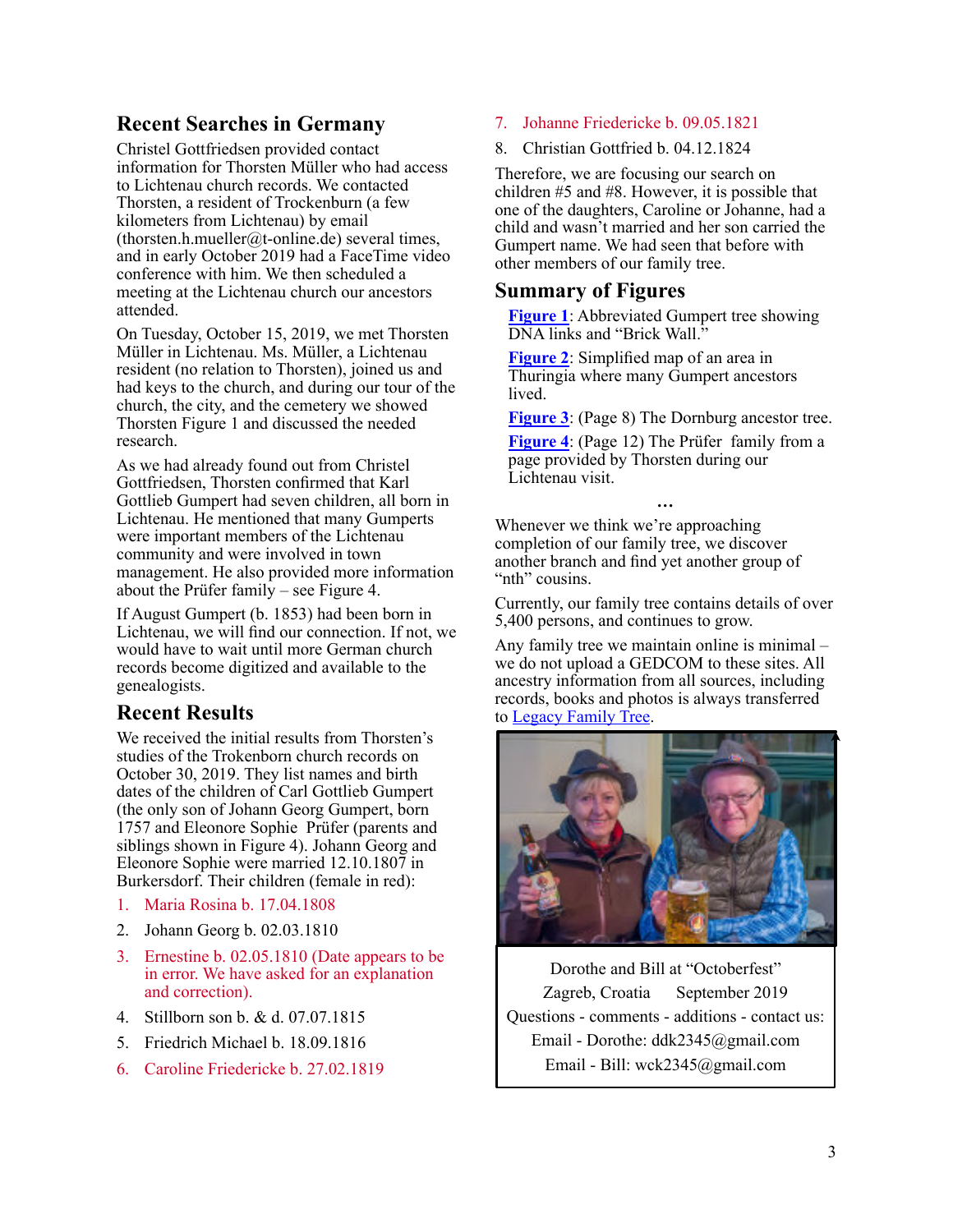<span id="page-3-1"></span>

## **Gumpert DNA Links**

<span id="page-3-0"></span>Illustrating the area of research needed to link two branches of Gumperts. We are searching for "Child Two Gumpert" which was a son of Karl Gottlieb Gumpert born 13 May 1785, and married Eleonore Sophie Prüfer 12 Oct 1807. Additional information about the Prüfer lineage is shown in [Figure 4.](#page-11-1)

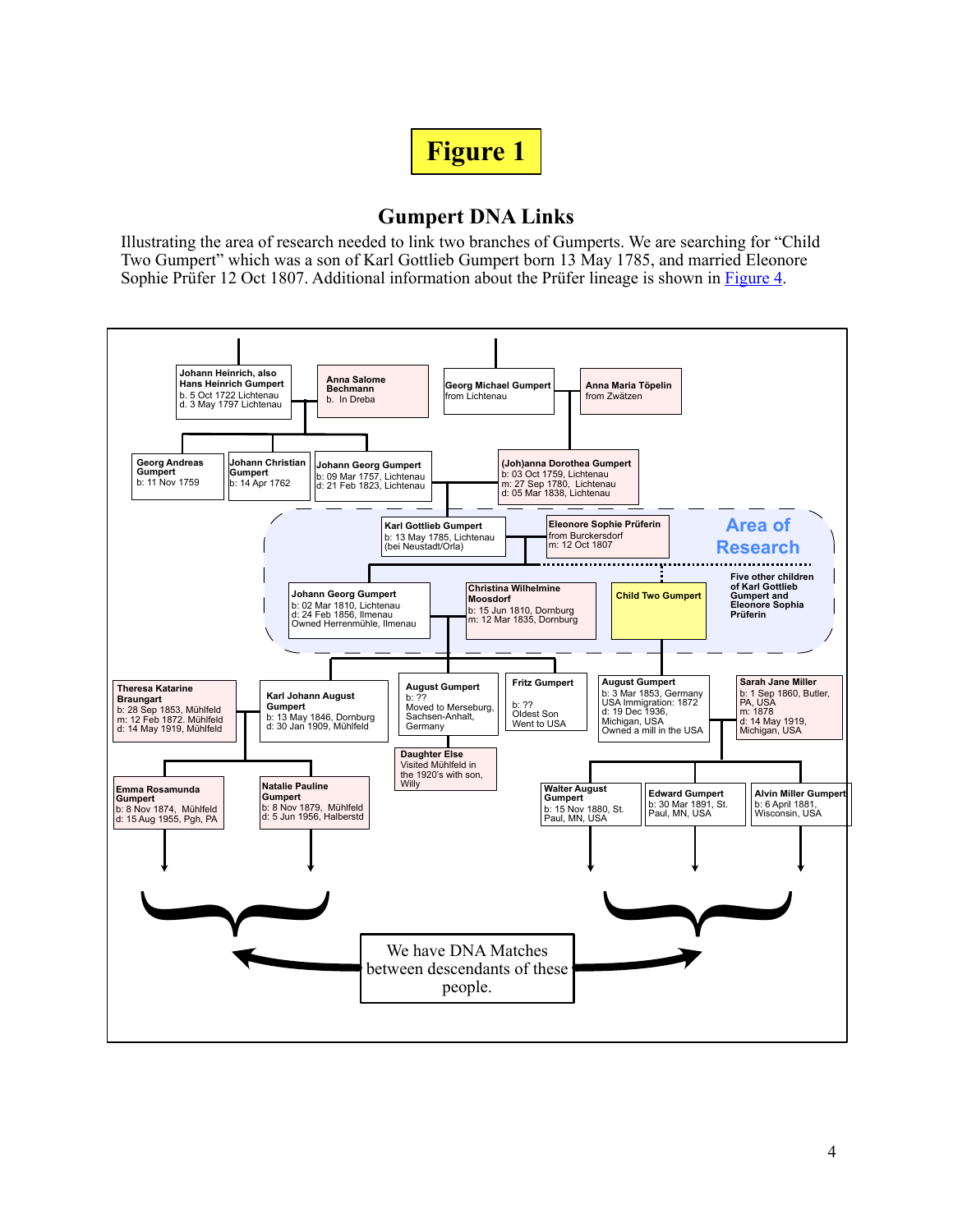<span id="page-4-0"></span>

### **Ancestor Cities**

The above abbreviated map of a section of the German state of Thuringia shows where many of our ancestors had lived.

During October 2019 we visited Lichtenau and Dornburg and several nearby cities. Lichtenau is southeast of Jena, and

Zwätzen and Dornburg are to the northeast of Jena.

<span id="page-4-1"></span>At the bottom left is Mühlfeld, where Karl Johann August Gumpert (b. 13 May 1846) moved to from Lichtenau and married Theresa Katarine Braungart on 12 February 1872.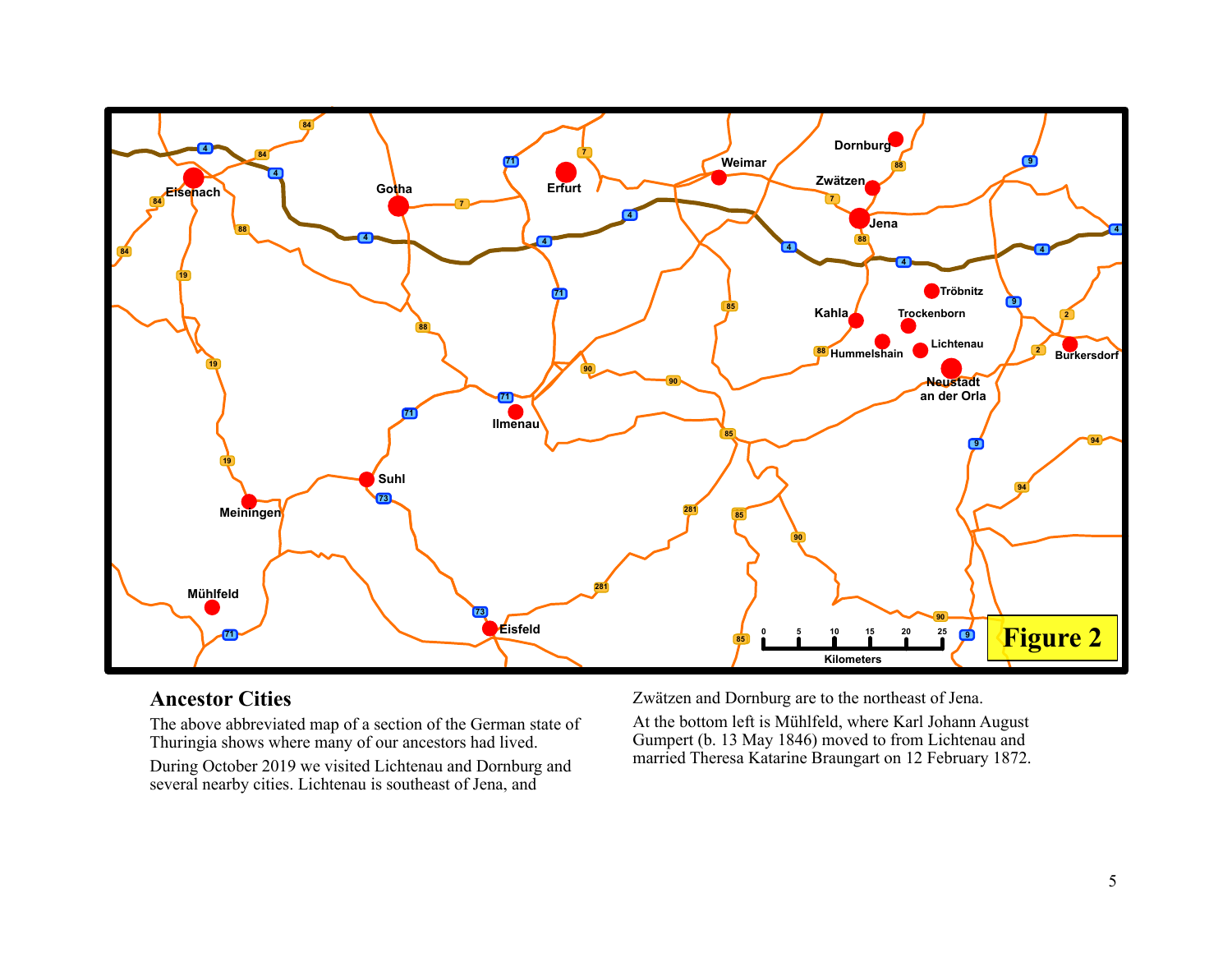## <span id="page-5-0"></span>**Lichtenau, Thuringia**

Thirty kilometers southeast of Jena and five kilometers northwest from Neustadt on the Orla

River, along Route 1110, is the city of Lichtenau.

Lichtenau is in the German state of Thuringia and was



incorporated into Newstadt on the Orla in 1994. It has a population of about 200.

Lichten au means a bright damp clearing. The small village at an elevation of 345 meters has many half-timbered houses and is surrounded by fields and forests. A beautiful pond is alongside the highway 1110 and on the sunny, windless day, we took the picture shown below.

The church was built in 1730 and has about 60

members. As funding has permitted, it has undergone some renovation and repair.

Thorsten Müller and Mrs. Müller (not related) met us on Tuesday, October 15<sup>th</sup> and opened the church. The inside was plain but nicely renovated.

All church records now reside in Trockenborn, a few kilometers north of Lichtenau.

Note that there is another city in Germany called Lichtenau, west of "our" Lichtenau and is north of Frankfurt am Main, in the German state of Hesse.

Similarly, there is a Dornburg, Hesse.

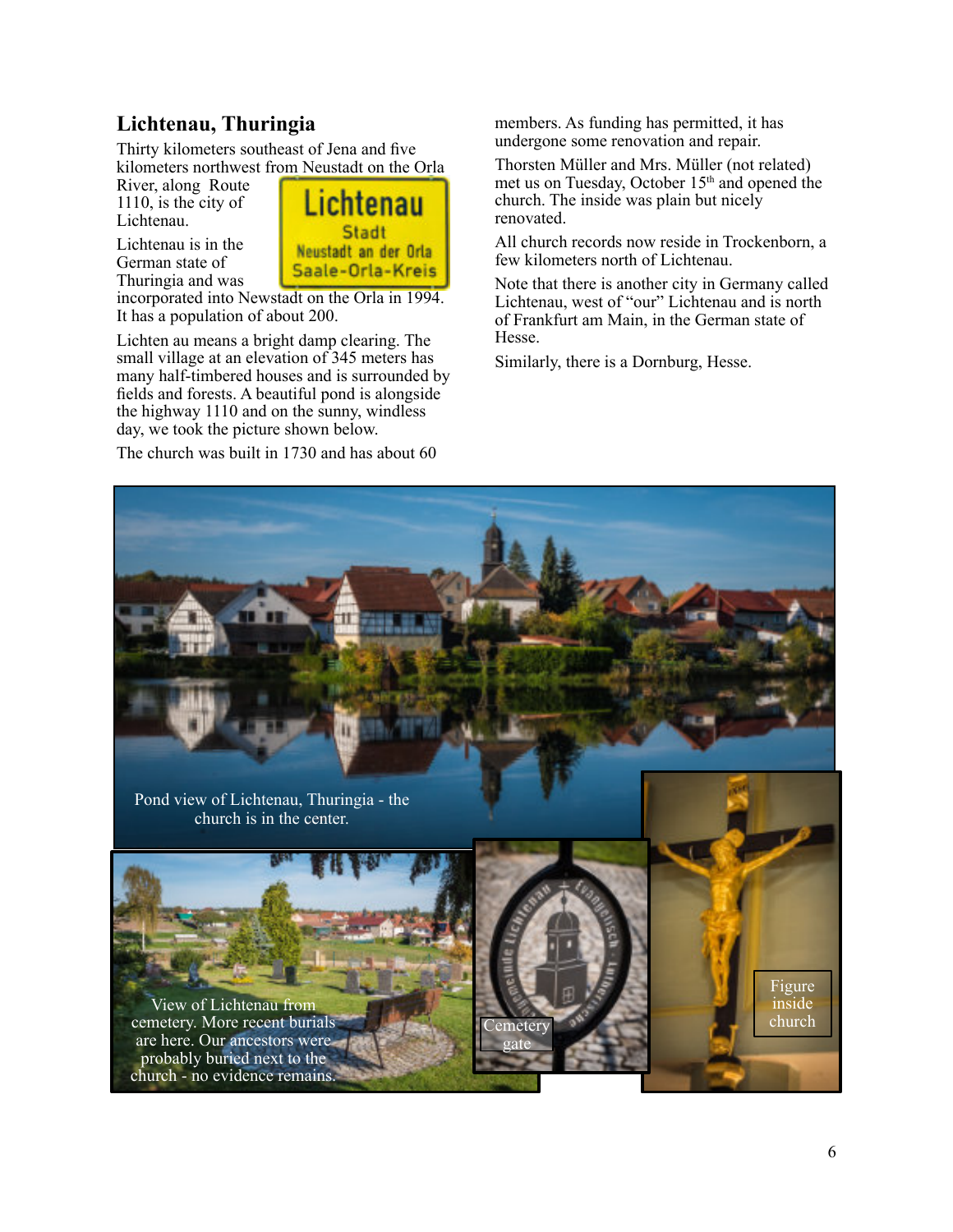

Lichtenau church



Bill and Dorothe in the Lichtenau Church



Balcony view of the church



Another view of the Lichtenau church



Thorsten Müller

Frau Müller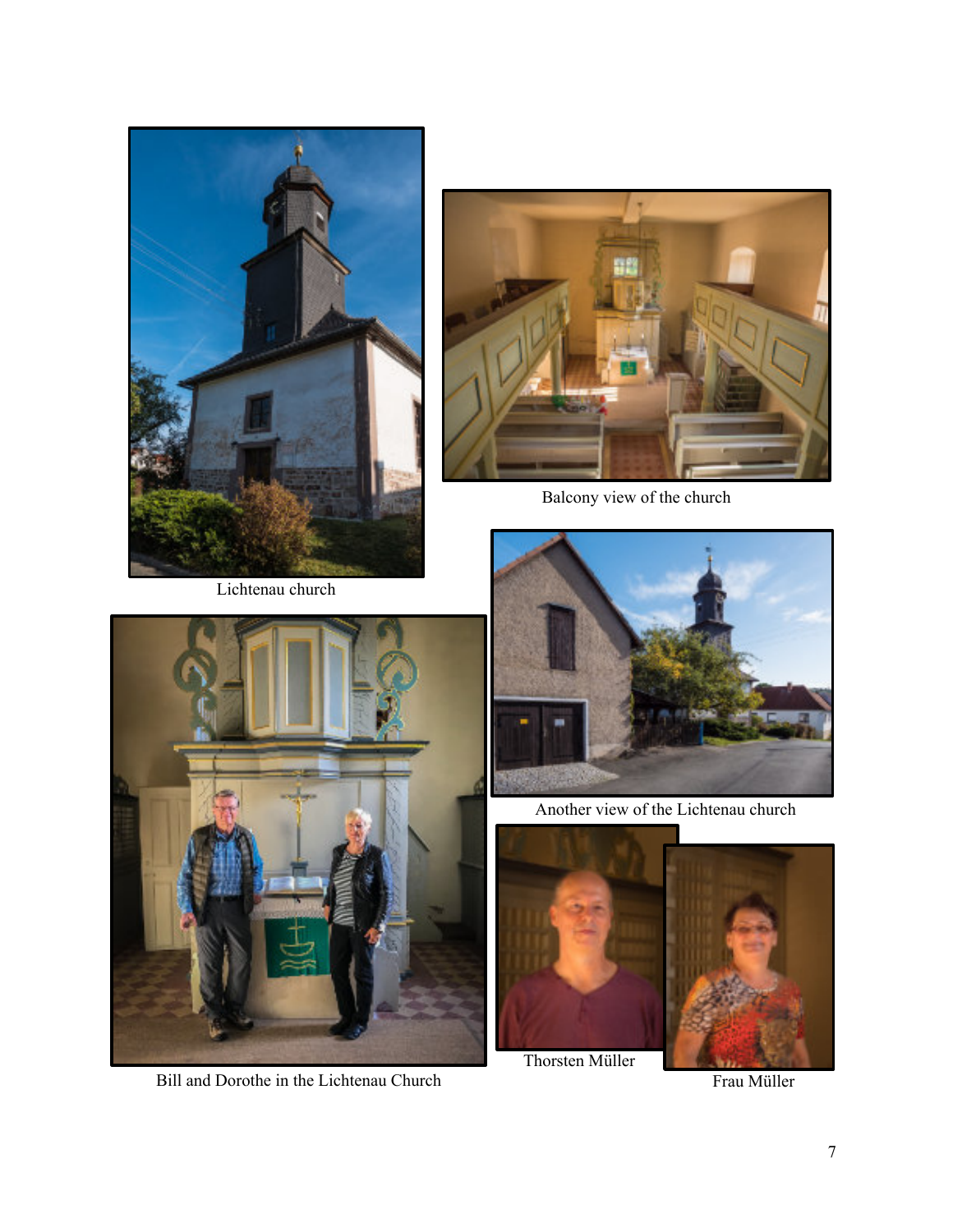# <span id="page-7-0"></span>**Dornburg, Thuringia**

Christina Wilhelmine Moosdorf married Johann Georg Gumpert in 1835 in Dornburg, about 12 kilometers northeast of Jena.



Her ancestors were from both Dornburg and nearby Zwätzen. Figure 2 shows Zwätzen midway between Jena and Dornburg. Figure 3 shows an abbreviated family tree of her ancestors.

As you drive from Jena going northeast on state route 88, the Dornburg castles appear on the left about 100 meters above the Saale River (see picture below). We drove up the steep, narrow road, parked in the center of Dornburg, visited the old church and then the castles.

We toured the Renaissance Castle, and the Rococo Palace. The Old Castle was closed, but walking around it was possible and the view to the Saale valley and Thuringia forests was beautiful. Goethe stayed in Dornburg multiple times.



<span id="page-7-1"></span>



The three castles of Dornburg as seen from state route 88. On the left is the Renaissance, the middle is the Rococo and to the right is the Old Castle.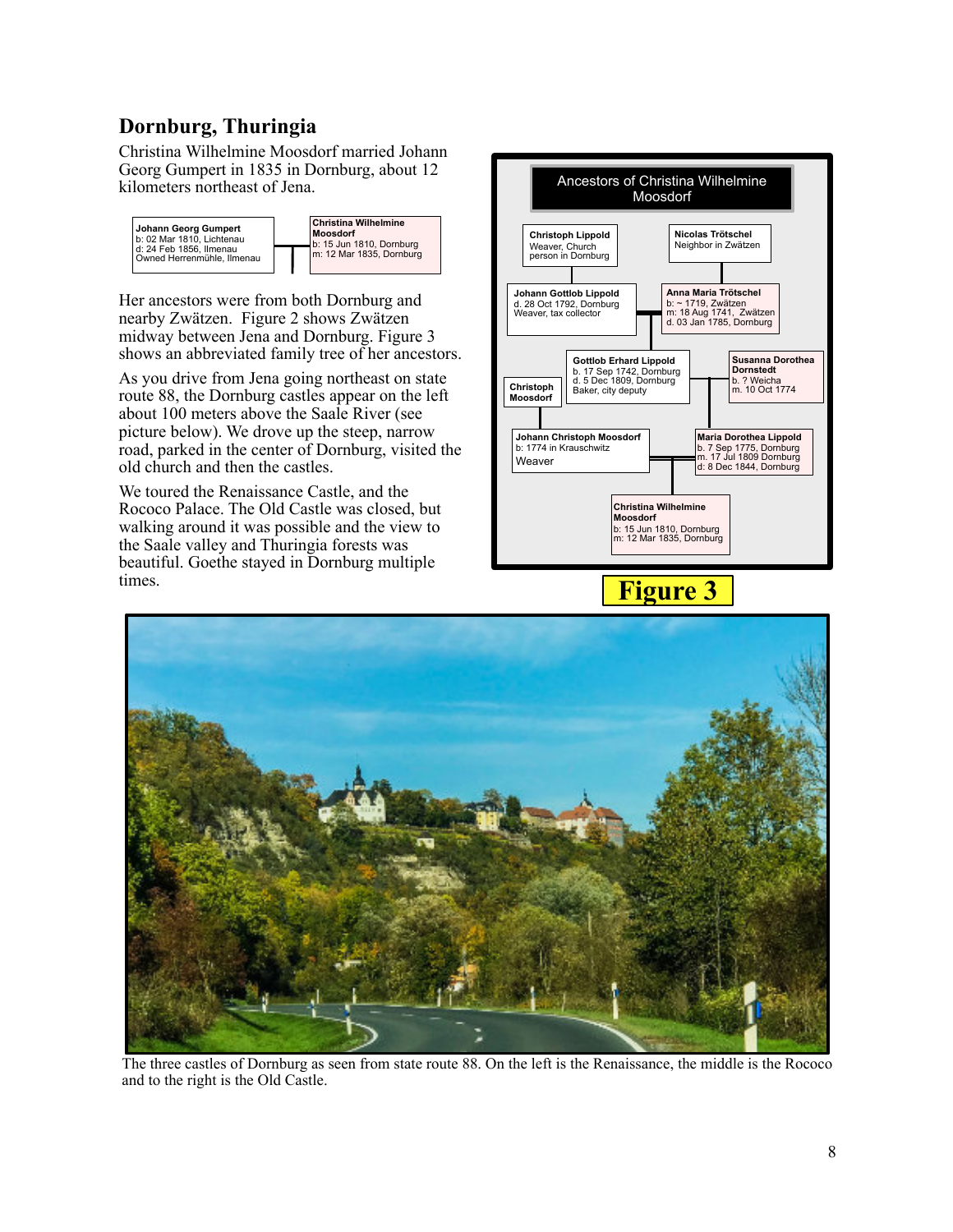

The Renaissance castle in Dornburg was built in the 17th century on the site of an older castle. Goethe stayed there during the summer of 1828.





Saint Jacobus town church, Dornburg. The church and its foundations belong to the oldest buildings of the town. It was rebuilt after a fire in 1718. Worth mentioning is the Gerhardt organ, which was installed in 1820, and which was the biggest organ of its kind at that time. Unusual are the three galleries, offering room for 200 people.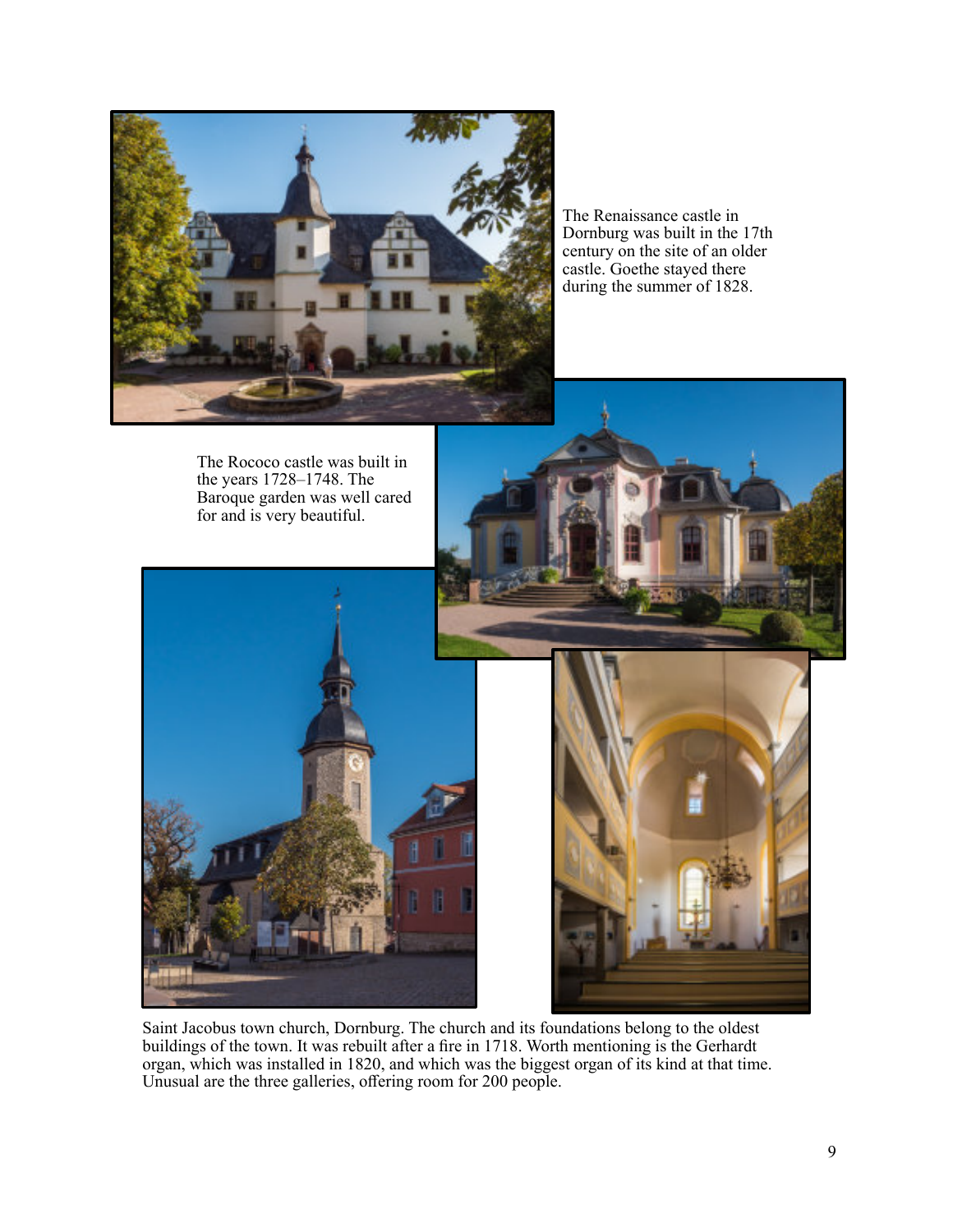

The hiking map showing trails between Kahla, Hummelshain, Lichtenau and Trockenborn.



The hunting lodge in Hummelshain was built in the 1880s. It was an impressive structure but appeared to be in a state of disrepair.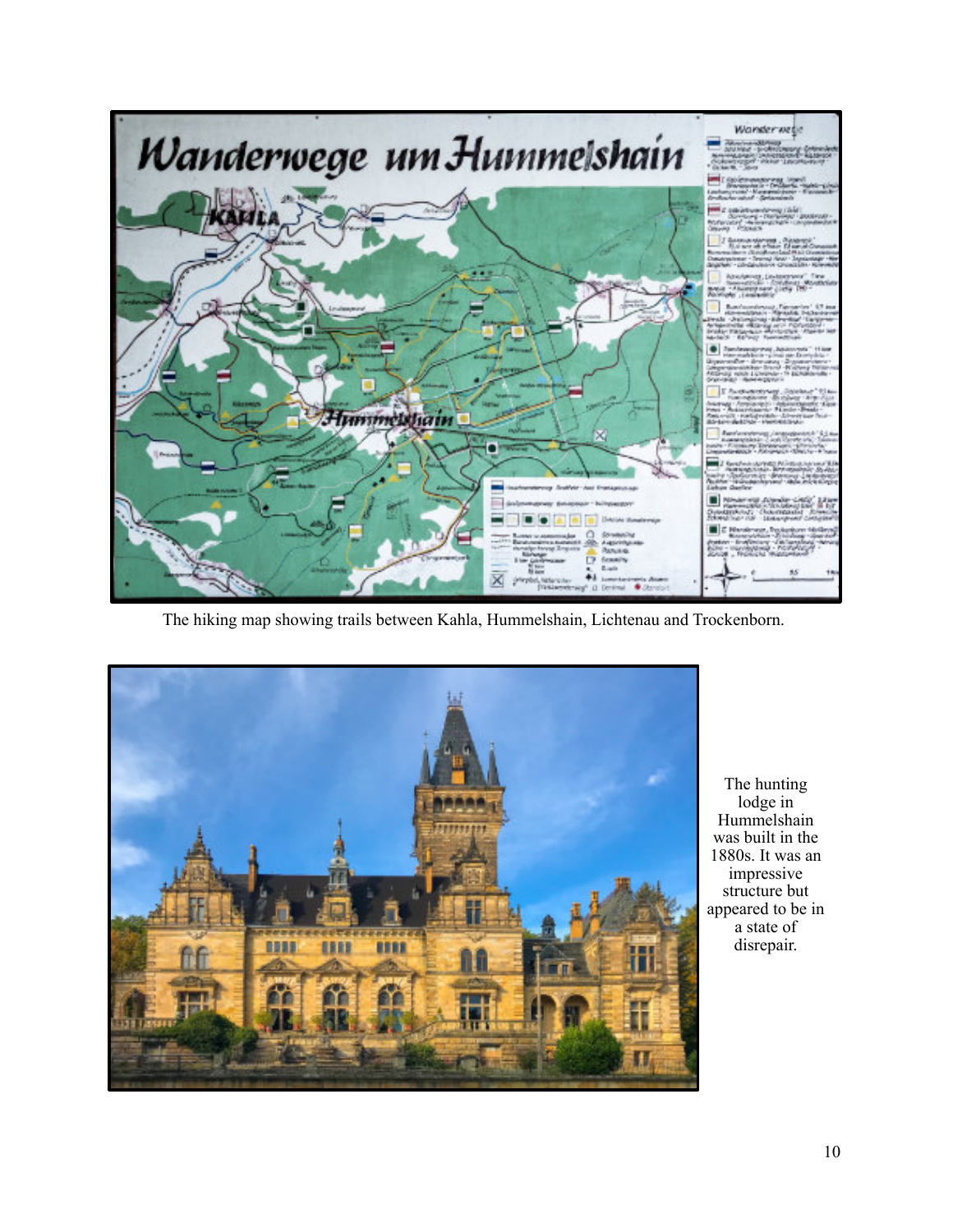# <span id="page-10-0"></span>**Marienkirche Trockenborn**

The inside and outside of the Trokenborn church.

The pneumatic organ was built in 1909.